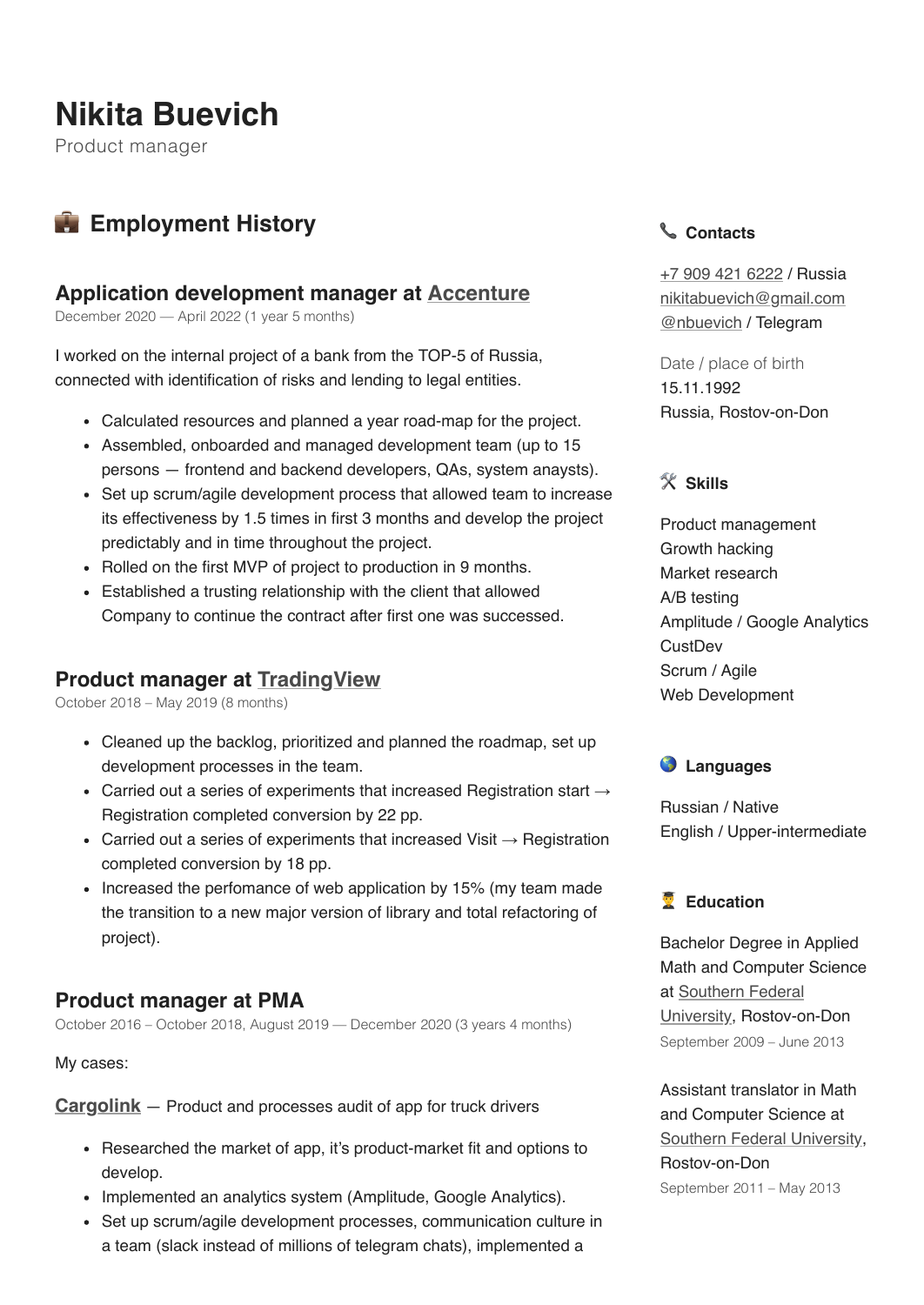data-driven approach, the culture of documenting all the experiments and unified knowledge base. That allowed to increase the effectiveness of development more than 1.5 times.

- Created a CJM, analyzed it, conducted an experiment, optimizing it, that increased retention by 2 percentage points.
- Conducted an experiment to simplify registration, that increased Registration start  $\rightarrow$  Registration completed conversion by 16 pp and conversion to geolocation allowed (very important for current product metric) by 33 pp.
- Researched and described an experiment for localization of product (was implemented after).
- Presented the final document with an audit of all strengths and weaknesses of product and strategic recommendations for development.

**[LPR](https://lpr.ru/)** — Process setup and search for growth points of Russian social network for businessmen

- Assembled and managed the team (1 PM, 2 backend, 1 frontend, 1 support, 1 QA, 1 designer) and set up scrum/agile development processes.
- Researched (customer development, interviews with early adopters and experts, competitors market research, etc) and conducted more than 20 experiments, testing 3 different ways of product development during which first 500 users registered, more than 800 events were added, the base of companies filled, more than 700 first ads of selling business/franchise were added. All that allowed us to grow traffic more than 20 times.

**Tipser** — Research and MVP of cashless tip app

- Researched the problem and existing ways to solve it. Made a competitor analysis of more than 20 local and global competitors.
- Researched the market. Interviewed more than 20 persons: owners of restaurants, waiters and clients. Conducted a survey among 50+ persons from all over the country.
- Created a financial model and calculated unit economy of business.
- Developed MVP of mobile application and tested UI/UX with early adopters.

**[Graphgrail \(MySmartChat\)](http://graphgrail.com/)** — Development of MVP of AI and ML based sales assistance chatbot and rollon of the product

- Developed a frontend architecture of the project and UI-kit of MVP.
- Hired, assembled, trained and controlled 3 frontend-developers.
- Interviewed 10+ experts from sales.
- Based on collected data, I wrote user stories and defined requirements for the engineering team.
- Realized customer onboarding and captured more than 10 short onboarding videos.